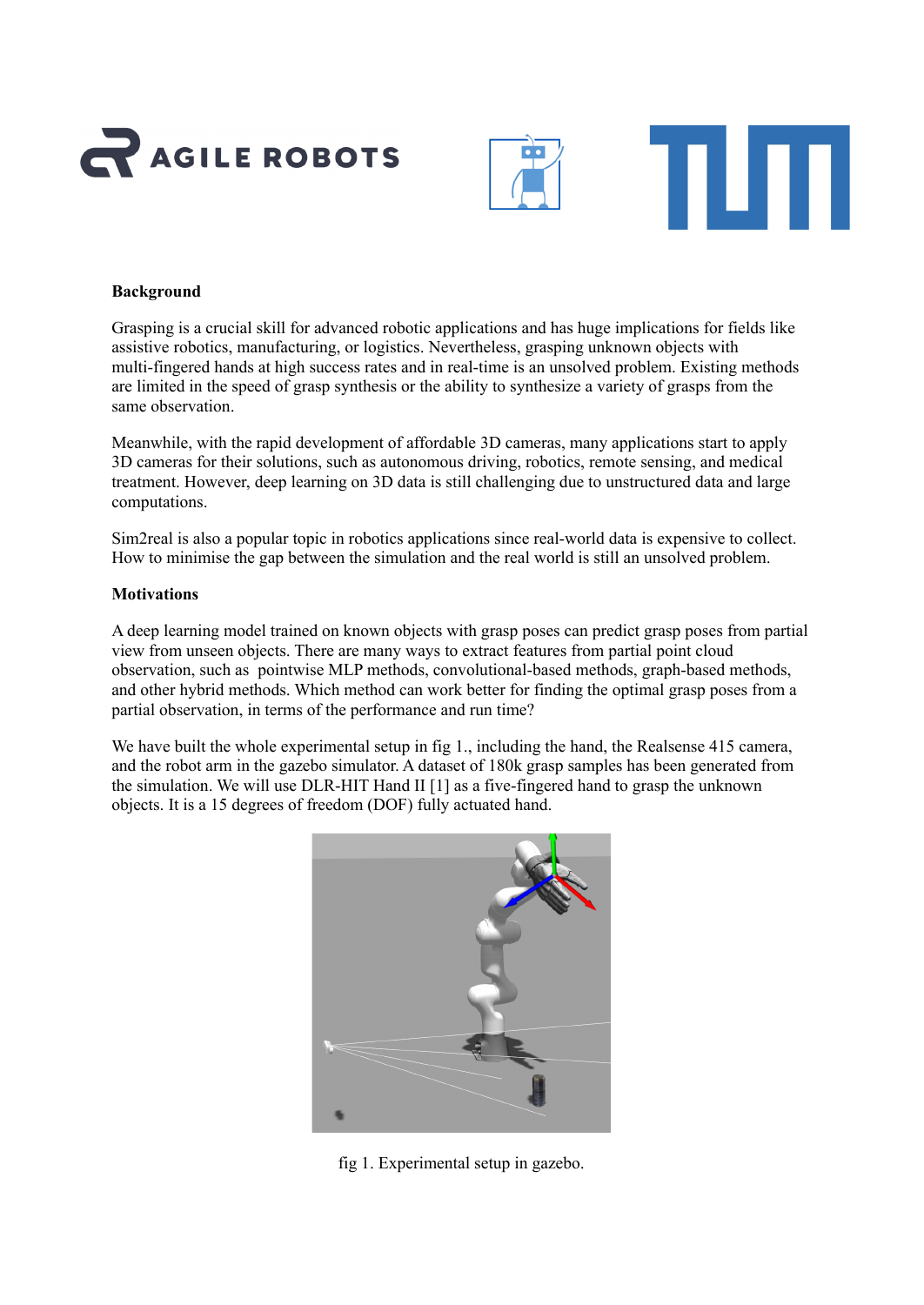

fig 2. Same grasp samples.

### **Tasks**

- Literature research for the most advanced 3D deep learning algorithm for the purpose of grasp detection.
- Design a new model and train it on the current dataset
- Create a benchmark compared to the current baseline
- Conduct real-world grasping experiments

## **Requirements**

- Solid programming in Python
- Familiar with Pytorch, ROS, Gazebo, Moveit
- Knowledge of robotics, deep learning, 3D computer vision
- Able to work independently

## **Application and Contract**

This thesis is an external master thesis in cooperation with Agile Robots AG, located in the south of Munich. If you are interested in the offered thesis topics and would like to gain practical experience with 3D cameras, robot arms and robot hands, feel free to contact me.

Qian Feng

Website: <https://www.in.tum.de/i06/people/qian-feng-msc/> E-mail: [qian.feng@tum.de](mailto:qian.feng@tum.de) Phone: +49 17643306435

## **References**

[1] https://www.dlr.de/rm/en/desktopdefault.aspx/tabid-11886/#gallery/28915

[2] H. Liu, K. Wu, P. Meusel, N. Seitz, G. Hirzinger, M. Jin, Y. Liu, S. Fan, T. Lan, and Z. Chen, "Multisensory five-finger dexterous hand: The dlr/hit hand ii," in 2008 IEEE/RSJ international conference on intelligent robots and systems. IEEE, 2008, pp. 3692–3697.

[3] A. Mousavian, C. Eppner, and D. Fox, "6-dof graspnet: Variational grasp generation for object manipulation," in Proceedings of the IEEE/CVF International Conference on Computer Vision, 2019, pp. 2901–2910.